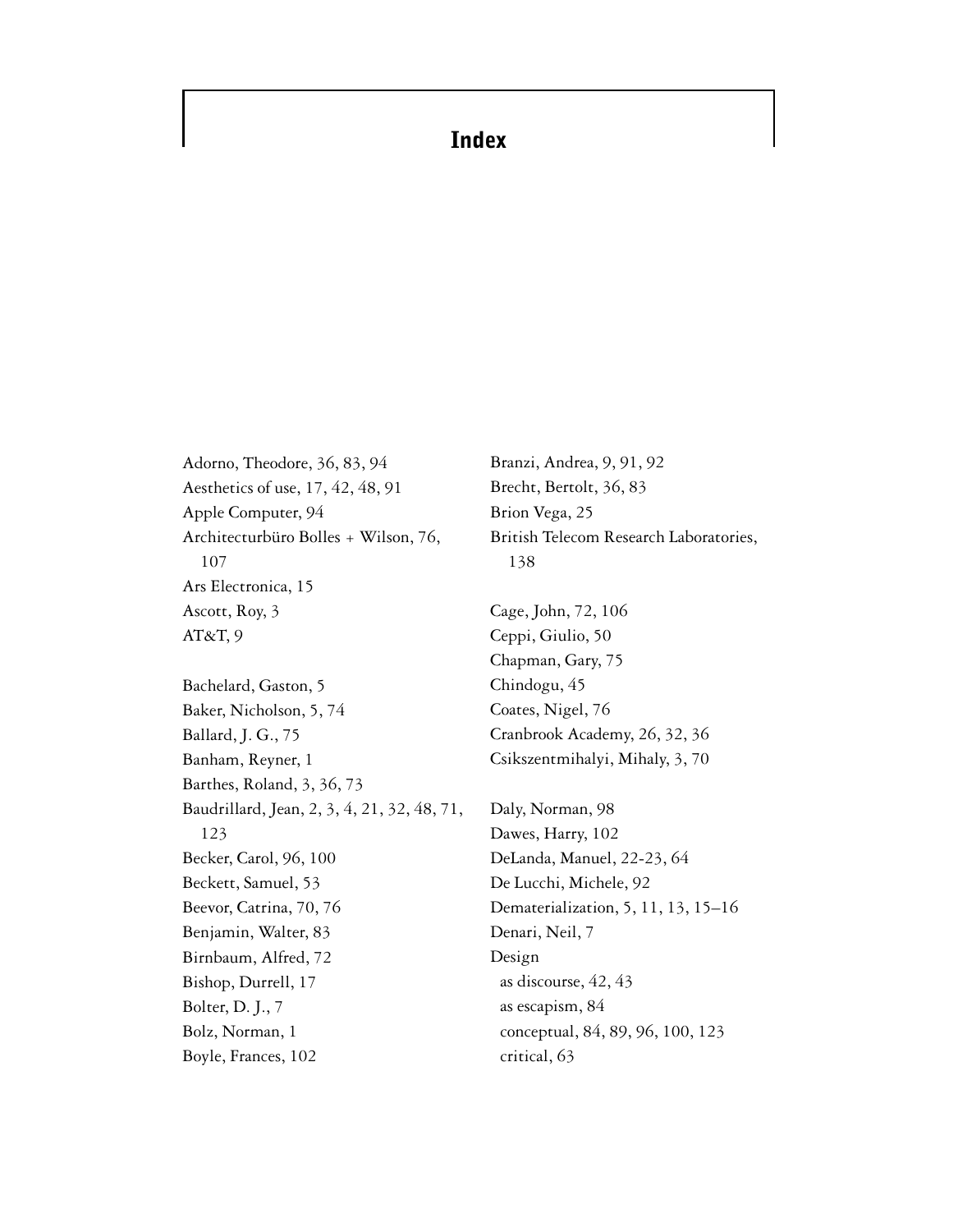Design (*continued*) experimental, 92 package, 1, 5–7 unofficial, 43 utopian, 84, 94, 97, 98, 100, 143 Designer as author, 40, 75 Design Primario, 16 Design research, 4, 20, 37 Dewey, John, 70 Diller + Scofidio, 60 Dollens, Denis, 76 Dormer, Peter, 20 Droz-Georget, Georges, 113 Duchamp, Marcel, 37, 53 Dumb Type, 74

Egoyan, Atom, 74, 96 Engelbert, Doug, 23 Electroclimate, 104, 106, 124–125, 130 Electrosphere, 103, 105, 121 Electroluminescent laminates, 8 Electromagnetic fields, 66, 107, 109, 116, 134, 144 Electromagnetic radiation, 101, 102, 111 Electromagnetic spectrum, 64, 66, 101, 105, 107, 142 Elsenaar, Arthur, 108 Estrangement, 22, 35, 42, 43, 94, 147 Everett, J. D., 8

Fiction science, 129, 134 sense-, 45 social, 56 value, 129, 134 Fluxus, 47 Foucault, Michel, 52 Frankfurt School, 72, 83 Freud, Sigmund, 45 Fujihata, Masaki, 37, 40, 41 Gadget, 42, 50, 55 Garner, Philip, 47, 49, 50, 55, 78, 96 Genotype, 90, 130 Green, Gregory, 89 Griffiths, Paul, 107 Günter, Ingo, 103

Habitation, 20 Hertzian space, 102, 104, 107, 109, 111, 113, 121, 124, 137 Herzog & De Meuron, 111 Heterotopia, 52, 100 Horn, Rebecca, 55, 96, 98 Human factors approach, 2, 15, 23 Human factors community, 2, 23, 24, 42

Immaterial sensuality, 107, 109 Informance, 127 Infra-ordinary, 67, 71 Interactivity, 9, 21, 22, 24, 48, 81, 84 Interface, man-machine, 22 Irie, Kei'ichi, 37, 40, 41, 45 Ito, Toyo, 16, 76, 97, 109

```
Jobs, Steve, 23
```
K/K Research and Development, 57, 89 Kaplan, Kenneth, 57 Kay, Alan, 23 Kepes, Gyorgy, 101 Kevorkian, Jack, 43 Kipnis, Jeff, 64 Klee, Paul, 53 Kounellis, Jannis, 143 Krohn, Lisa, 26 Krueger, Ted, 57 Kunstflug, 13 Kurgan, Laura, 103

Le Corbusier, 60 Lee, Ray, 102

Index

**172**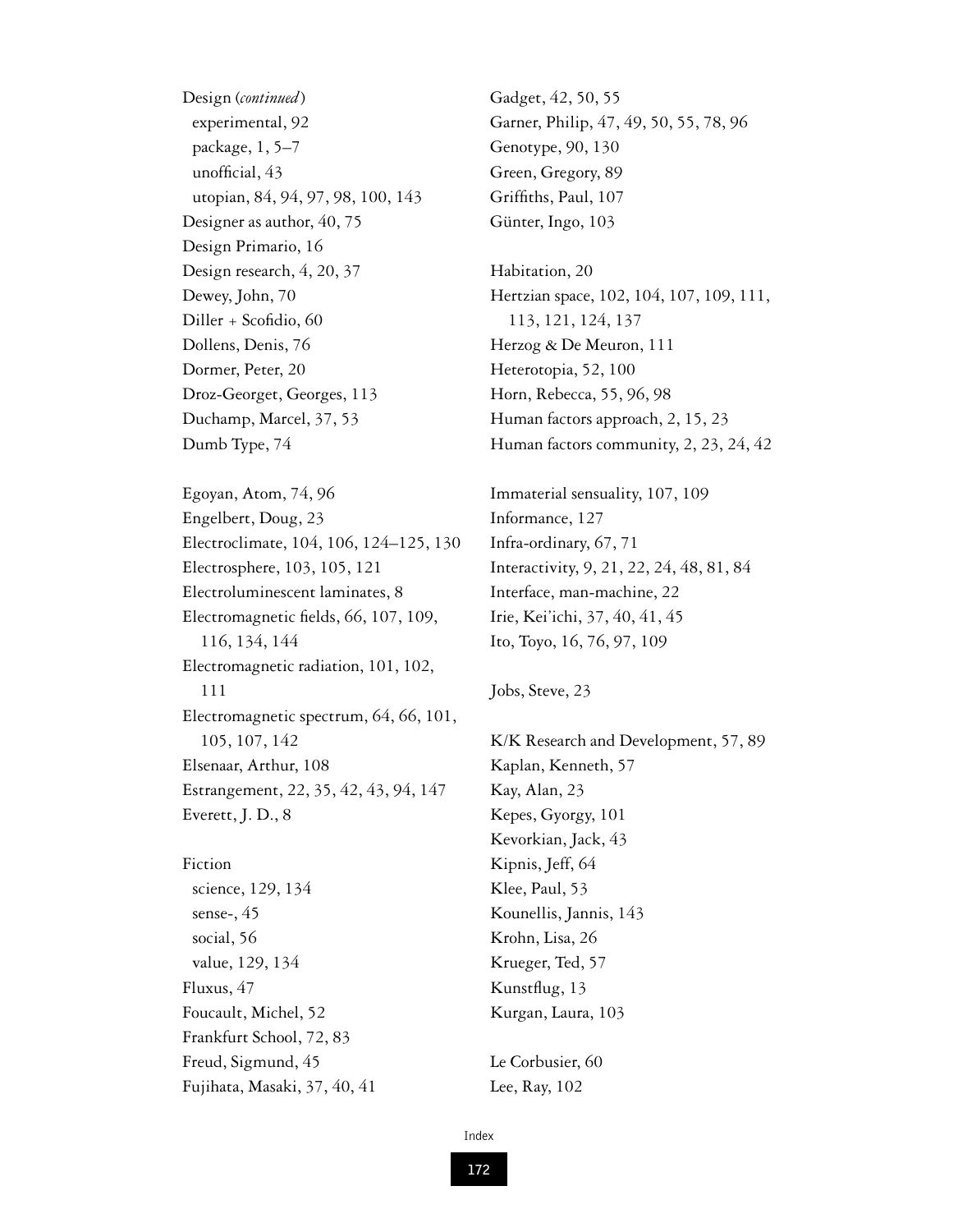Lefeuvre, 109 Licklider, J. C. R., 23 Lucier, Alvin, 106 Lynch, David, 96

Mann, Steve, 133 Manzini, Ezio, 1, 4, 9, 13, 83, 94 Marcuse, Herbert, 83, 96, 98–100 McCoy, Katherine, 26 McCoy, Michael, 26 McLuhan, Marshall, 30 Mead, George Herbert, 80 Meda, Alberto, 9 Memphis, 9 Milan Triennale, 30, 92 Miller, Daniel, 3 MIT, 108 Moles, Adrian, 13 Mulvey, Laura, 26

Narrative psychological, 49, 76 psychosocial, 69 urban, 103 Narrative space, 71, 74, 75, 76, 103 NATO, 76 Netherlands Design Institute, 13 Nicholson, Ben, 76 Norman, Don, 2, 23

Olivetti, 24, 92 Olympus, 70 Optimization, 2, 147 Otaku, 133

Paik, Nam June, 72 Panamarenko, 53 Pathological gadgets, 64 Pathological model of behavior, 78 Pathological products, 69, 117 Pathology of material culture, 72, 74 Pesce, Gaetano, 47 Philips, 20, 92 Piezoelectric films, 8 Pippin, Steven, 53 Porush, David, 53 Product misuse, 69, 72, 73 Product semantics, 1, 7, 26–30, 87, 102

Raby, Fiona, 17, 86, 127, 138 Radiogenic, 111–114 Ramette, Philippe, 55, 56, 96, 98 Rath, Alan, 32–33 Rauschenberg, Robert, 19 Ready, Patrick, 116 Rimbaud, Robin, 64. *See also* Scanner Robinson, Rick, 23 Roshberg-Halton, Eugene, 3 Ross, Andrew, 117 Royal College of Art, 26, 127 Rubinstein, Meyer, 55

Santichiara, Denis, 9, 47, 49–50 Sapper, Richard, 25 Scanner 64, 75. *See also* Rimbaud, Robin Scholz, Christopher, 59, 89 Sellars, Dan, 127 Semiotics, 1, 3, 26, 32, 70, 112 Sferics, 106, 141 Silverstone, Roger, 4 Shinohara, Kazuo, 109 Sherman, Cindy, 96 Shklovsky, Viktor, 35 Smart Materials, 8, 9, 101 Soltan, Jerzy, 60 Sony, 70 Sorkin, Michael, 76 Sottsass, Ettore, 24–25 Sparke, Penny, 47 Stelarc, 30–31 Stockhausen, Karlheinz, 106–107 Strauss, Neil, 105–106, 142

**173**